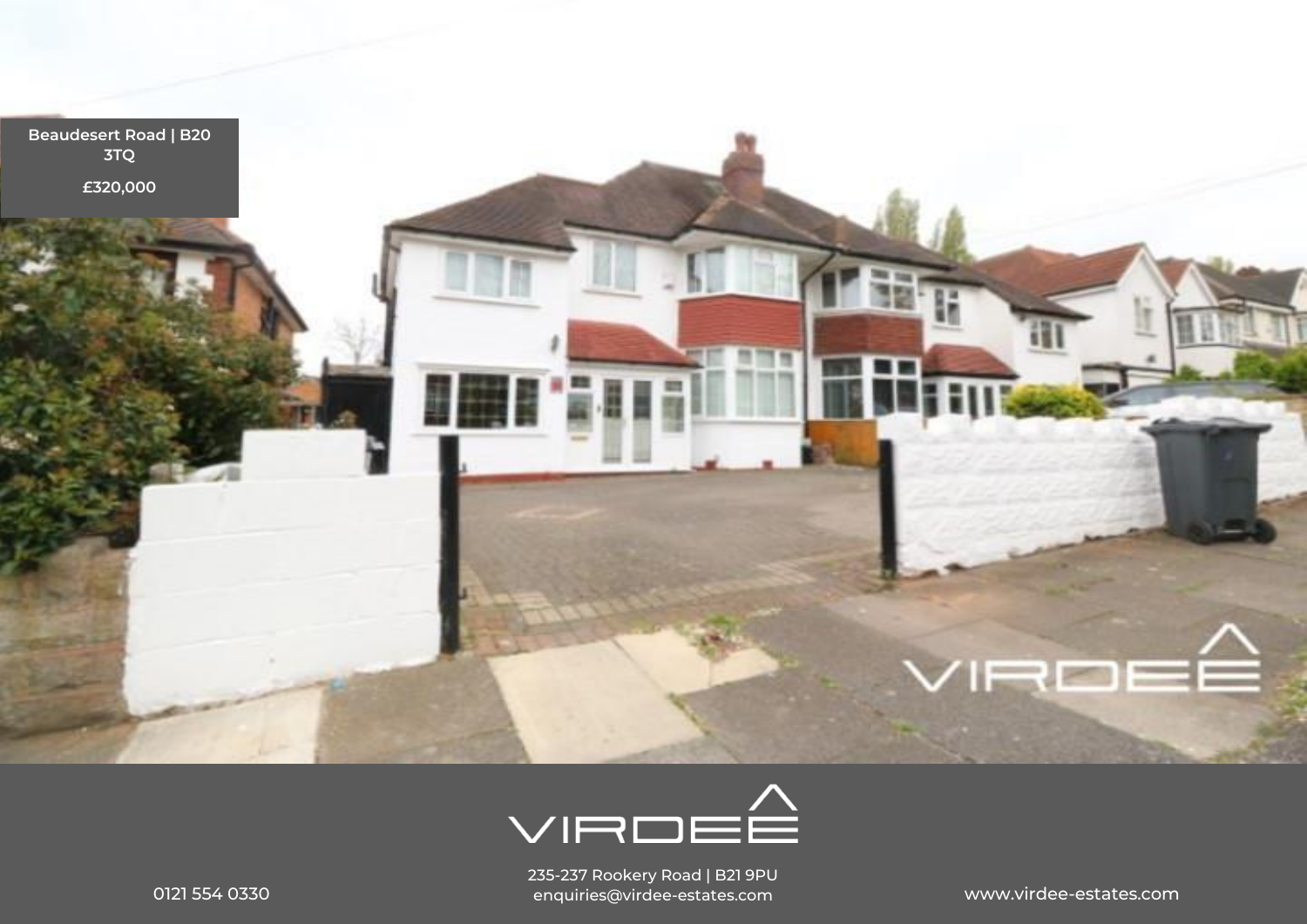

# **Beaudesert Road | B20 3TQ £320,000**

Virdee Estates are proud to present For Sale this four bedroom semi detached property. Comprising of having a porch, hallway, reception room, lounge, dining room, fitted kitchen, ground floor shower room, first floor W.C, and bathroom. Further benefiting from having gas central heating, double glazing, driveway, utility room, storage room, outbuilding, front and rear gardens. Offered Freehold. EPC Rating: D63

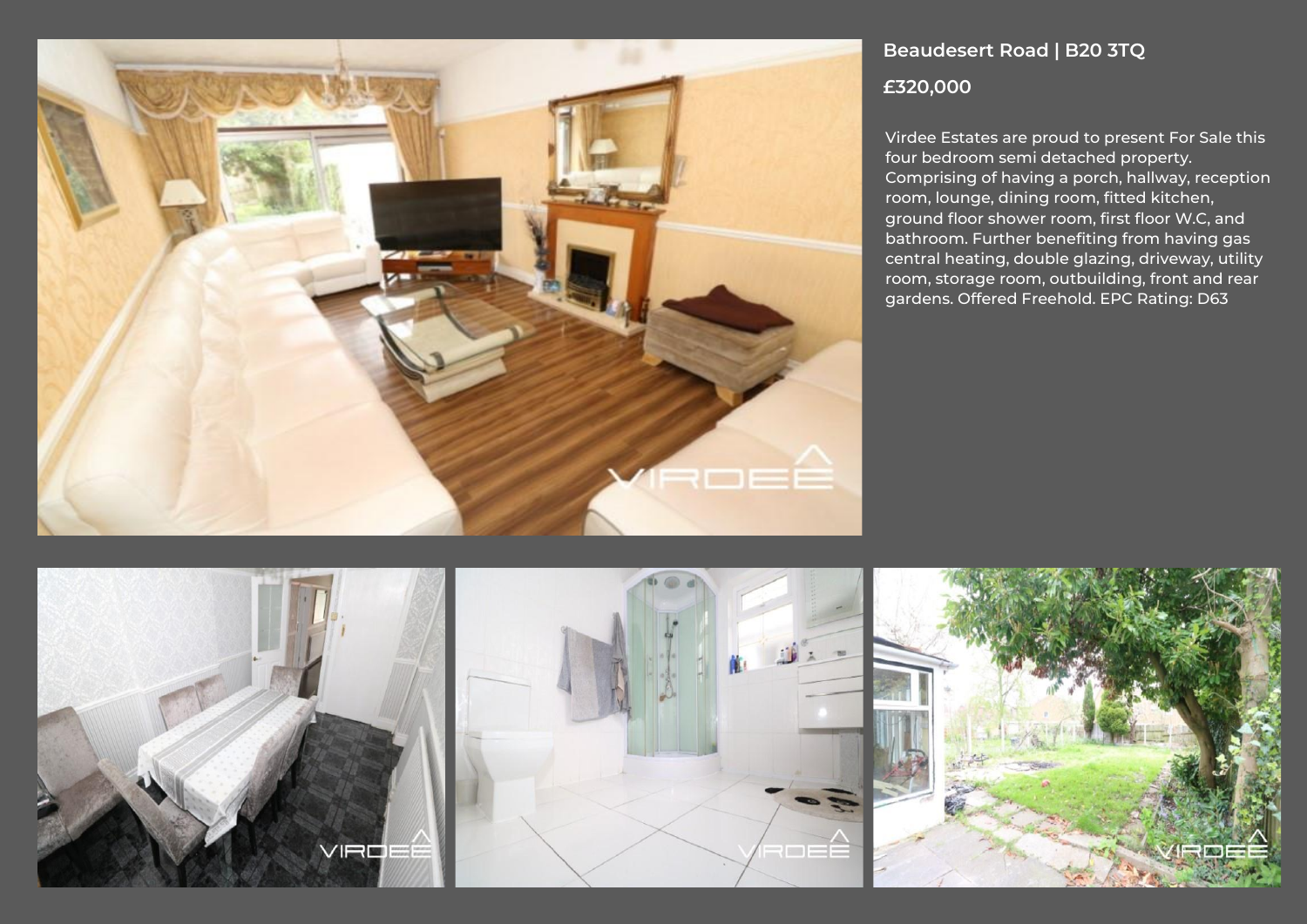**Virdee Estates are proud to present For Sale this four bedroom semi detached property. Comprising of having a porch, hallway, reception room, lounge, dining room, fitted kitchen, ground floor shower room, first floor W.C, and bathroom. Further benefiting from having gas central heating, double glazing, driveway, utility room, storage room, outbuilding, front and rear gardens. Offered Freehold. EPC Rating: D63**

**Approach** 

**elevations.**

**Having a brick wall and fence perimeter, tiled paving, driveway and a upvc front door.**

**Porch Having a ceiling light point, tiled flooring, a upvc door and double glazed windows to the front and side** 

**Hallway Having a ceiling light point, panelled radiator, stairs leading to the first floor and laminate flooring.**

#### **Reception Room**

**4.54m x 3.32m Into Alcoves Having a ceiling light point, panelled radiator, gas fire with surround, fitted carpet and an open bay double glazed window to the front elevation.**

#### **Lounge**

**5.63m x 3.31m** 

**Having two ceiling light points, panelled radiator, gas fire with surround, laminate flooring and a upvc slide door to the rear garden.**

## **Dining Room**

**4.51m x 2.57m Into Alcoves Having a ceiling light point, panelled radiator, tiled flooring and a double glazed window to the rear elevation.**

# **Kitchen**

**4.29m x 2.43m** 

**Having spotlights, wall and base units with worktop over, stainless steel sink with mixer tap over, ceramic splash back wall tiles, pantry, a upvc door leading to the rear garden and a double glazed window to the side elevation.**

**Utility Area 0.86m x 2.55m Having a ceiling light point and laminate flooring.**

**Ground Floor Shower Room** 

**2.91m x 2.63m** 

**Having spotlights, panelled radiators, hand wash basin with vanity unit, curved shower cubicle, ceramic splash back wall tiles, tiled flooring and obscure double glazed windows to the side and rear elevations.**

**First Floor Landing Having a ceiling light point, storage cupboard and fitted carpet.**

# **Bathroom**

**2.37m x 2.50m Max** 

**Having spotlights, panelled radiator, hand wash basin with vanity unit, bathtub with mixer tap over, wet wall panels, tiled flooring and an obscure double glazed window to the rear elevation.**

**W.C. 0.82m x 1.57m** 

**Having a ceiling light point, hand wash basin with vanity unit, wet wall panels, tiled flooring and an obscure double glazed window to the side elevation.**

**Bedroom One** 

**5.02m x 3.34m Into Alcoves Having a ceiling light point, panelled radiator, laminate flooring and an open bay double glazed window to the rear elevation.**

## **Bedroom Two**

**5.05m x 3.03m Into Alcoves Having a ceiling light point, panelled radiator, fitted wardrobes, fitted carpet, and an open bay double glazed window to the front elevation.**

## **Bedroom Three**

**2.64m x 2.45m Having a ceiling light point, panelled radiator, laminate flooring and a double glazed window to the front elevation.**

#### **Bedroom Four**

**4.67m x 2.44m Into Alcoves Having a ceiling light point, panelled radiator, laminate flooring and an open bay double glazed window to the front elevation.**

# **Outbuilding**

**4.50m x 5.33m Having carpet and double glazed windows to the front, side and rea elevations.**

**Storage Room/ garage coversion 4.83m x 2.64m Having two ceiling light points, vinyl flooring and double glazed windows to the front and side elevations.**

**Garden Having a fenced perimeter, slab paving and lawn area.**

**General Information Tenure The property is Freehold.**

**The Agent has not checked the legal documents to verify the Freehold status of the property. The buyer is advised to obtain verification from their Solicitor or Surveyor.**

**Services All mains services are understood to be available but disconnected.**

**Fixtures and Fittings All fixtures and fittings mentioned in these particulars of sale are included in the asking price.**

#### **THINKING OF SELLING OR LETTING YOUR HOME**

**Virdee Estates would be delighted to carry out a FREE market appraisal of your property. CALL NOW ON 0121 554 0330**